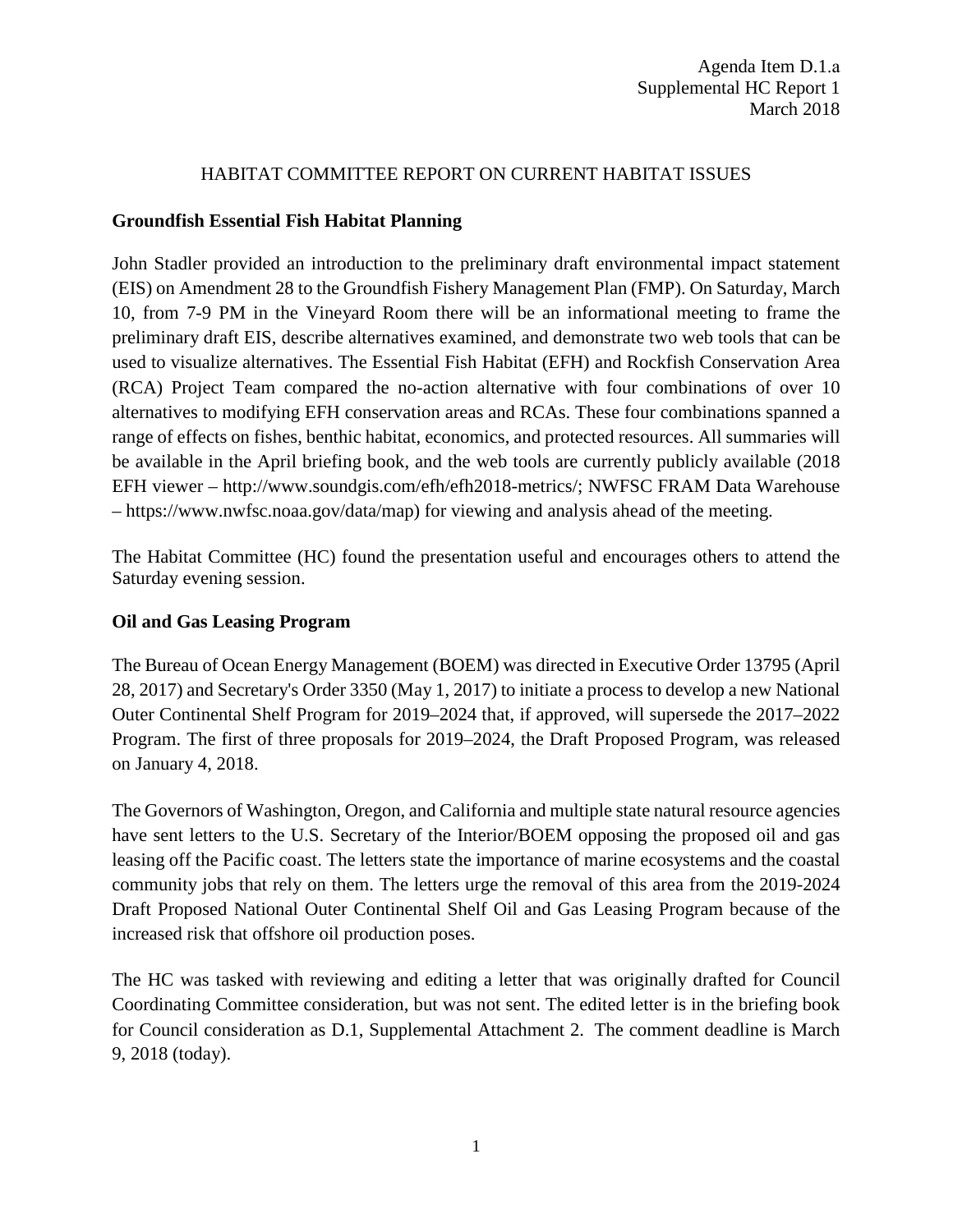## **California BOEM Offshore Renewable Energy Taskforce**

The California Energy Commission is hosting a webinar on March 12, 2018. The purpose of the webinar is to discuss the potential for offshore renewable energy in California. The webinar will include presentations on data gathering efforts (the California Offshore Renewable Energy Gateway), the status of BOEM -California Intergovernmental Renewable Energy Task Force, and the Department of Defense mission compatibility assessment. Webinar information can be found at the following link:<https://efiling.energy.ca.gov/getdocument.aspx?tn=222736>

### **Klamath Dam Removal**

Progress continues toward the goal of removing four dams from the Klamath River in 2020. Current focus is on completing the regulatory requirements. Removal of the dams will provide access to more than 400 miles of historic anadromous salmonid habitat, ameliorate poor water quality and fish disease conditions in the river, and increase life history diversity, abundance, and spatial distribution of salmonids in the Klamath Basin.

### **Columbia River**

The U.S. and Canada had their first bilateral meeting focusing on Columbia River Treaty negotiations on January 17 in Ottawa. The U.S. State Department is optimistic that formal negotiations will begin in April. Secretary Tillerson expected to approve plans for negotiations and stakeholder engagement (including tribal representation) soon. Last week, the State Department Treaty team met with representatives from the Corps, Bonneville Power Administration, U.S. Bureau of Reclamation, and the National Oceanic and Atmospheric Administration (NOAA).

The 2018 -2027 Columbia River Management Agreement prepared by the parties to the U.S. vs. Oregon process has been completed and submitted to the Federal Court which oversees fish harvest and production management on the River. The agreement and the accompanying BiOp are available through NOAA Fisheries.

The Independent Scientific Advisory Board is evaluating the scientific adequacy of a proposed "block" spill/smolt migration study. Members of the HC are concerned with the initiation of a new study that will periodically cut spill, reducing the potential survival benefit at a time when the Columbia River Salmon are in steep decline. The 9<sup>th</sup> Circuit Court is deciding if the spill proposal will move forward.

# **Ocean Acidification and Hypoxia**

A member of the HC was appointed to Oregon's Ocean Acidification and Hypoxia Council, which makes recommendations to the State on actions needed to better understand ocean acidification